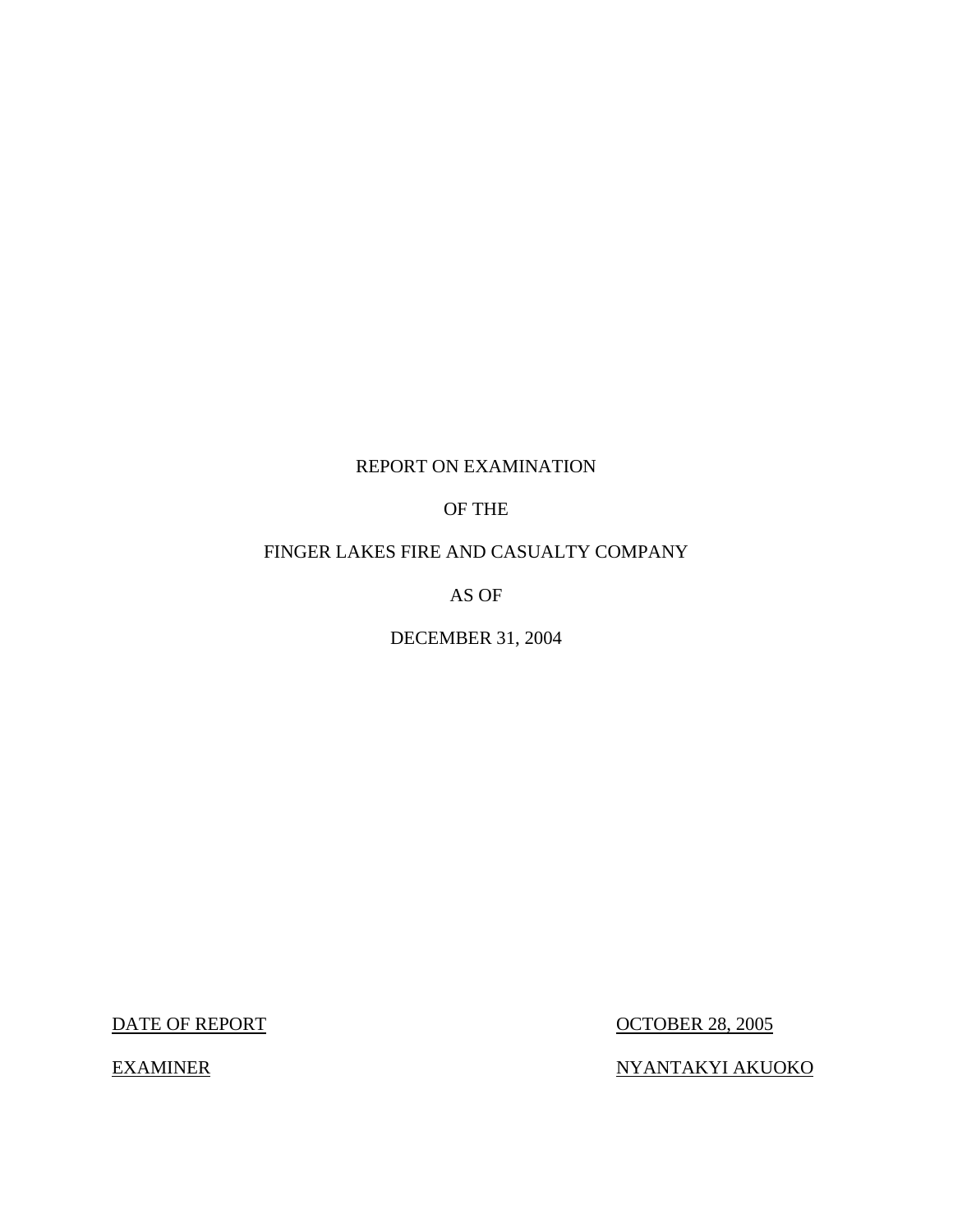

## STATE OF NEW YORK INSURANCE DEPARTMENT ONE COMMERCE PLAZA ALBANY, NEW YORK 12257

George E. Pataki Howard Mills

Superintendent

October 28, 2005

Honorable Howard Mills Superintendent of Insurance Albany, New York 12257

Sir:

Pursuant to the requirements of the New York Insurance Law, and in compliance with instructions contained in Appointment Number 22393 dated July 11, 2005 hereto, I have made an examination into the condition and affairs of Finger Lakes Fire and Casualty Company as of December 31, 2004, and submit the following report thereon.

Wherever the designations "the Company" or "FLFCC" appear herein without

qualification, they should be understood to indicate Finger Lakes Fire and Casualty Company.

Wherever the term "Department" appears herein without qualification, it should be understood to mean the New York Insurance Department.

The examination was conducted at the Company's home offices located at 6905 Route 227, Trumansburg, New York 14886.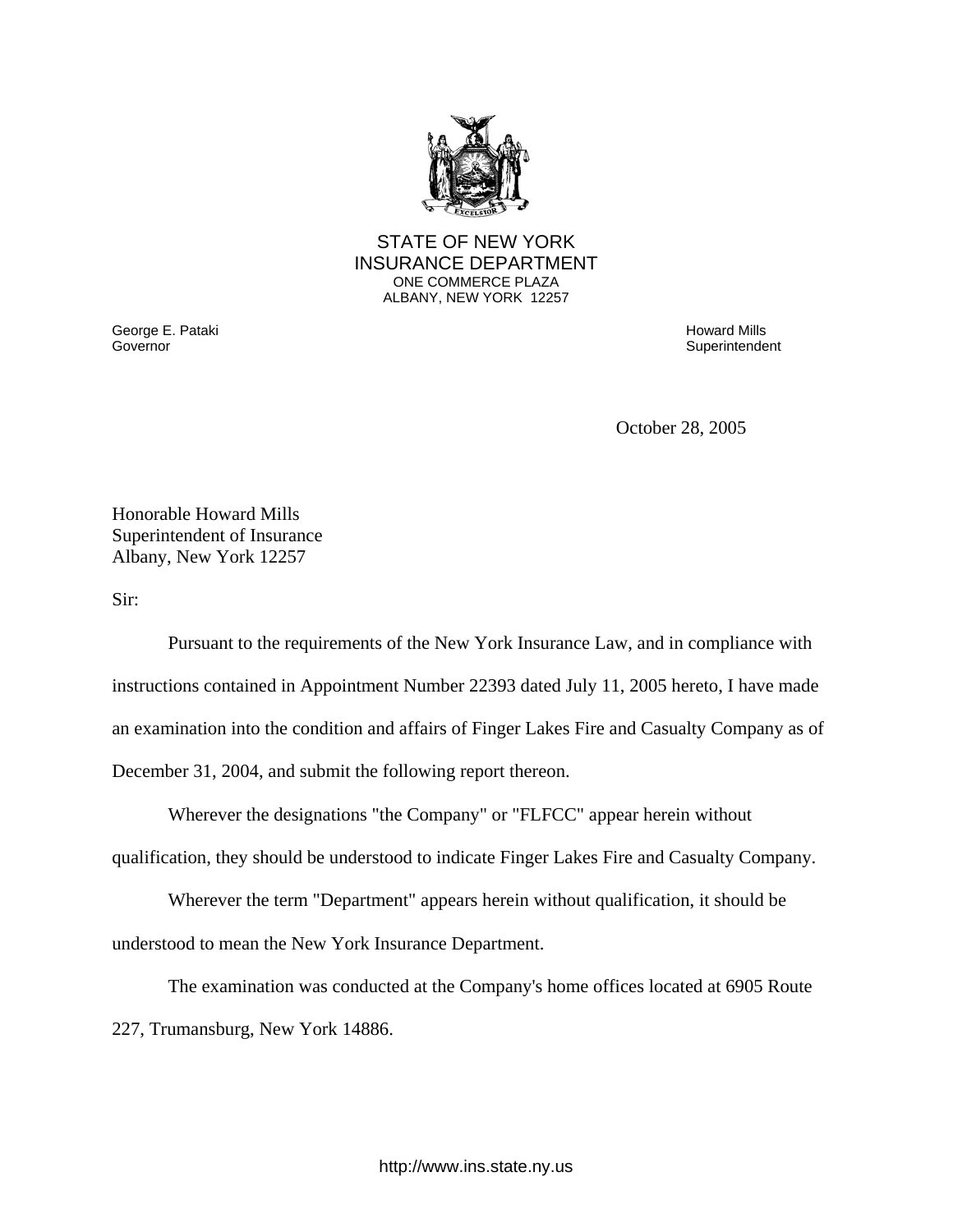## TABLE OF CONTENTS

| <u>ITEM NO.</u> |           | PAGE NO.                                    |                |
|-----------------|-----------|---------------------------------------------|----------------|
| 1.              |           | Scope of Examination                        | $\overline{2}$ |
| 2.              |           | <b>Description of Company</b>               | $\overline{2}$ |
|                 | A.        | Management                                  | $\mathfrak{Z}$ |
|                 | <b>B.</b> | Territory and Plan of Operation             | 5              |
|                 | C.        | Reinsurance                                 | 6              |
|                 | D.        | <b>Holding Company System</b>               | 9              |
|                 | E.        | <b>Abandoned Property Law</b>               | 9              |
|                 | F.        | <b>Significant Operating Ratios</b>         | 9              |
|                 | G.        | <b>Accounts and Records</b>                 | 10             |
| 3.              |           | <b>Financial Statements</b>                 | 11             |
|                 | A.        | <b>Balance Sheet</b>                        | 11             |
|                 | <b>B.</b> | Underwriting and Investment Exhibit         | 13             |
| 4.              |           | Losses and loss adjustment expenses         | 14             |
| 5.              |           | <b>Market Conduct Activities</b>            | 14             |
| 6.              |           | Compliance with Prior Report on Examination | 15             |
| 7.              |           | Summary of Comments and Recommendations     | 16             |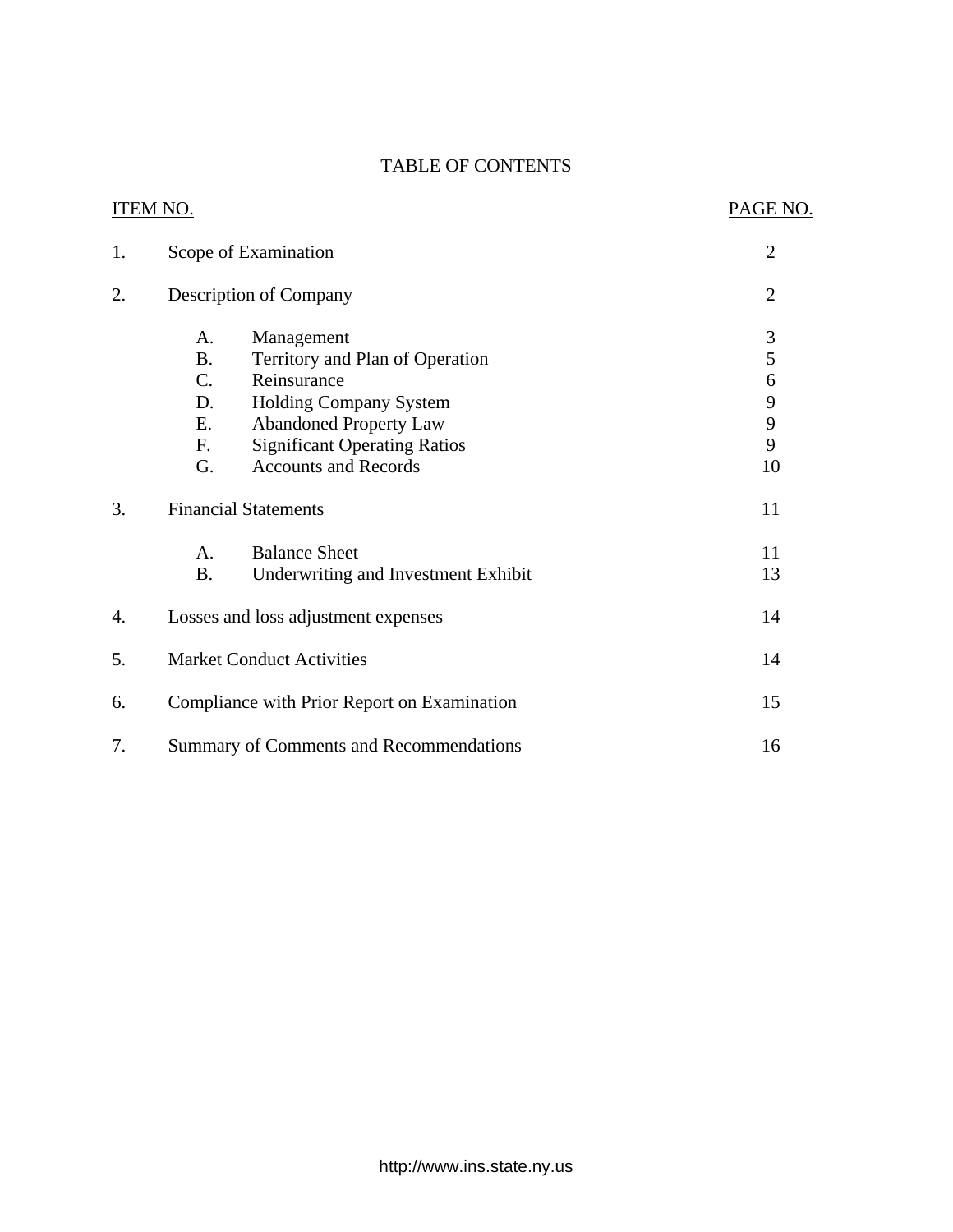#### 1. SCOPE OF EXAMINATION

The previous examination was conducted as of December 31, 1999. This examination covered the five-year period from January 1, 2000 through December 31, 2004, and was limited in scope to these balance sheet items considered by this Department to require analysis, verification or description, including: invested assets, inter-company balances, loss and loss adjustment expense reserves and the provision for reinsurance. Transaction occurring subsequent to this period were reviewed, where deemed appropriate by the examiner. The examination included a review of income, disbursements and company records deemed necessary to accomplish such analysis or verification and utilized, to the extent considered appropriate, work performed by the Company's independent public accountants.

A review was also made to ascertain what action was taken by the Company with regard to comments and recommendations contained in the prior report on examination.

This report on examination is confined to financial statements and comments on those matters, which involve departures from laws, regulations or rules, or which are deemed to require explanation or description.

#### 2. DESCRIPTION OF COMPANY

Finger Lakes Fire and Casualty Company was organized on December 23, 1876 as the Patrons Fire Relief Company of Seneca County, New York for the purpose of transacting business as a co-operative fire insurance corporation in the counties of Seneca, Ontario and Schulyer in this State. On November 14, 1967, this Department issued a certificate approving a change in the name of the Company to Seneca Co-operative Insurance Company.

On November 7, 1985, this Department approved an agreement of merger between the Finger Lakes Co-operative Insurance Company and the Seneca Co-operative Insurance

2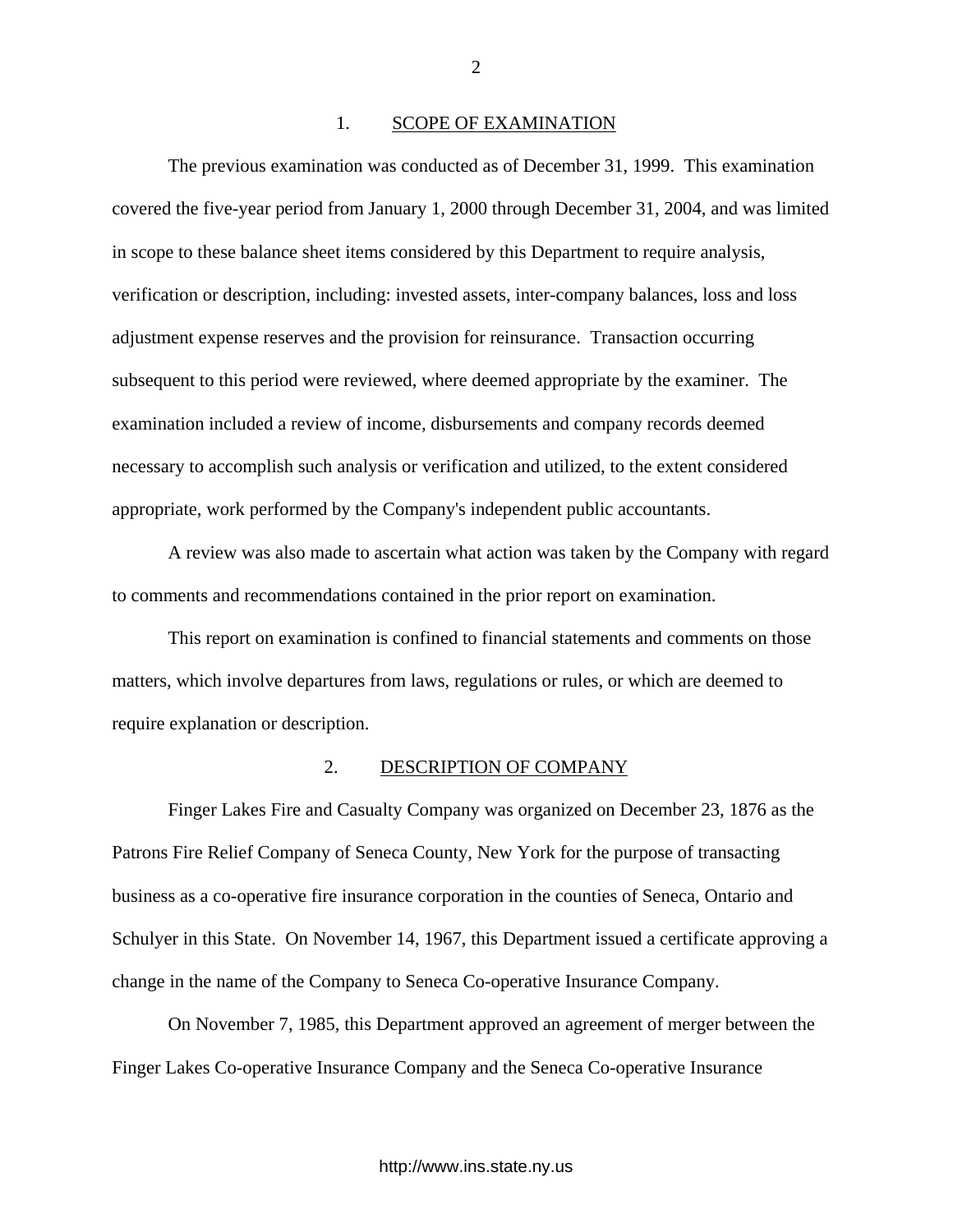<span id="page-4-0"></span>Company, the surviving corporation. In accordance with this agreement, the corporate title of the Company became Finger Lakes-Seneca Co-operative Insurance Company, effective January 1, 1986.

Effective June 1, 1994, the Department approved the conversion of the Company into a non-assessable advance premium co-operative. On the same date, the Department also issued a license to the Company to do business as an advance premium co-operative.

received the Department approval to amend its license to include boiler and machinery.<br>A. Management The Department gave an approval for the Company to change its name to the Finger Lakes Fire and Casualty Company effective April 3, 1995. On August 20, 2001, the Company

Pursuant to the Company's charter and by-laws, management of the Company is vested in a board of directors consisting of not less than nine nor more than twenty-one members. At least four board meetings were held each year for the period under examination, thereby complying with Section 6624(b) of the New York Insurance Law ("NYIL"). At December 31, 2004, the board of directors was comprised of the following twelve members:

| Name and Residence                      | <b>Principal Business Affiliation</b>                                     |
|-----------------------------------------|---------------------------------------------------------------------------|
| Thomas R. Ball<br>Dryden, NY            | Vice President, FLFCC                                                     |
| Valerie Bassett<br>Interlaken, NY       | Director, Economic Development Department of Geneva                       |
| John W. Benedict<br>Trumansburg, NY     | Energy Auditor, State of New York; Vice Chairman of the Board<br>of FLFCC |
| David R. Eastman<br>Ovid, NY            | Crop Farmer                                                               |
| Stephen E. Gillette<br>Watkins Glen, NY | Retired auto parts store owner                                            |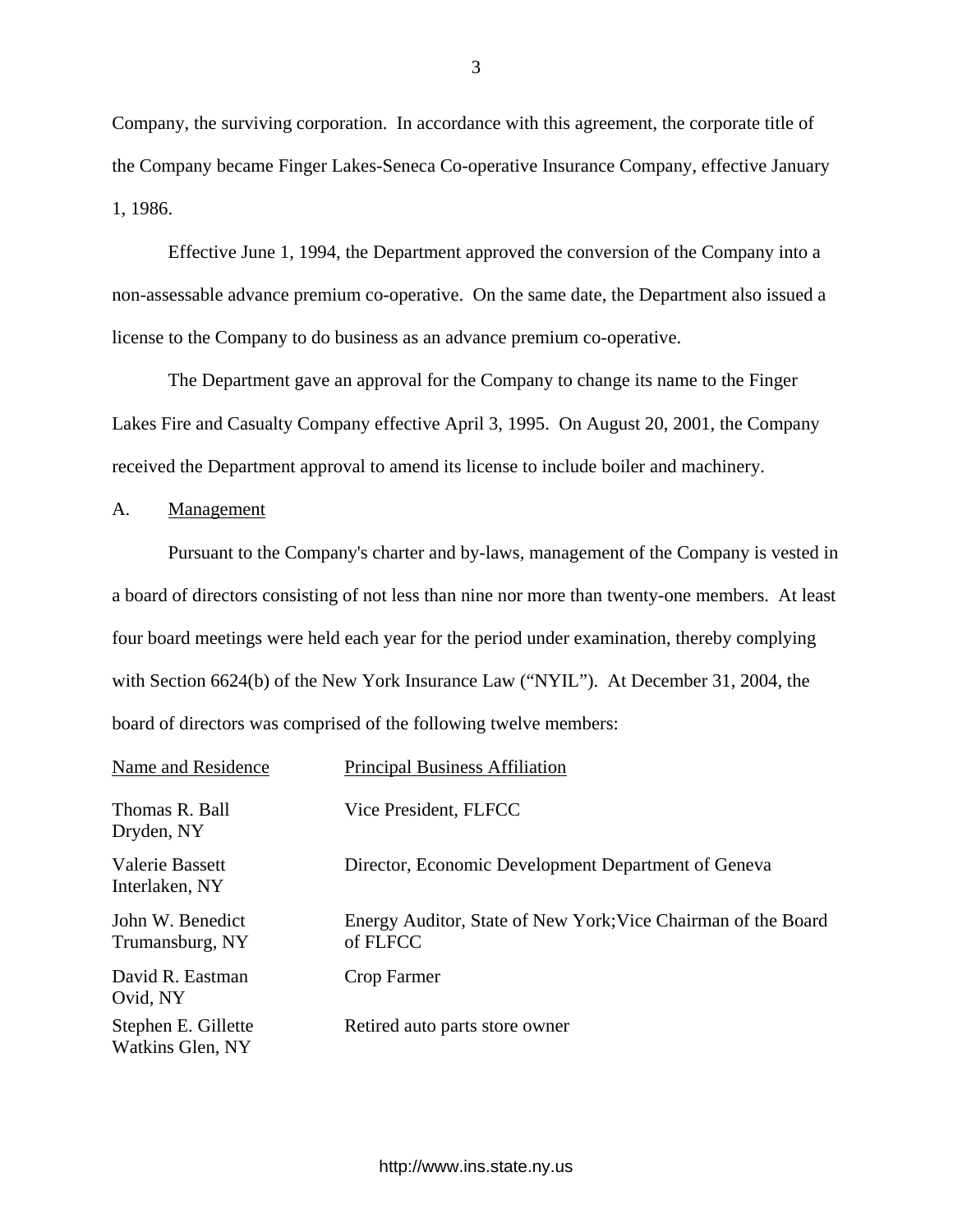| Name and Residence                      | <b>Principal Business Affiliation</b>                                                 |
|-----------------------------------------|---------------------------------------------------------------------------------------|
| Stephen C. Hall<br>Van Etten, NY        | President/CEO & Secretary, FLFCC                                                      |
| Thomas L. Kime<br>Geneva, NY            | Chairman of the Board, FLFCC                                                          |
| Lauren W. Lodge<br>Watkins Glen, NY     | Retired Executive Vice President & Secretary, F LFCC                                  |
| Kathryn Smithers<br>Ithaca, NY          | Retired Assistant County Administrator, Tompkins County, New<br>York; Treasurer FLFCC |
| Douglas R. Thornton<br>Spencer, NY      | U.S. Postal Service employee                                                          |
| Ray G. Van deBogart<br>Willseyville, NY | Dairy farmer                                                                          |
| Bryan G., VonHahmann<br>Ovid, NY        | President, Empire Tractor Corporation                                                 |

A review of the minutes of the board of directors' meetings held, during the examination period, indicated that the meetings were generally well attended and each board member had an acceptable record of attendance. Each of the directors' qualification, as set forth in Article II Section I of the Company's by-laws and Articles IV and V of its Charter, were reviewed, and each director was found to be duly qualified.

During the period of the examination, the board did not formally appoint or approve membership to principal committees. Section 712(b) and (c) of the New York Business Corporation Law ("NYBCL") states in part that, "The board may designate one or more directors as alternate members… Each such committee shall serve at the pleasure of the board." Furthermore, Section IV of the Company's Charter states in part that, "…the board of directors shall have the power to appoint one or more committees from the board to exercise when the board is not in session." Therefore, it is recommended that the Company comply with Sections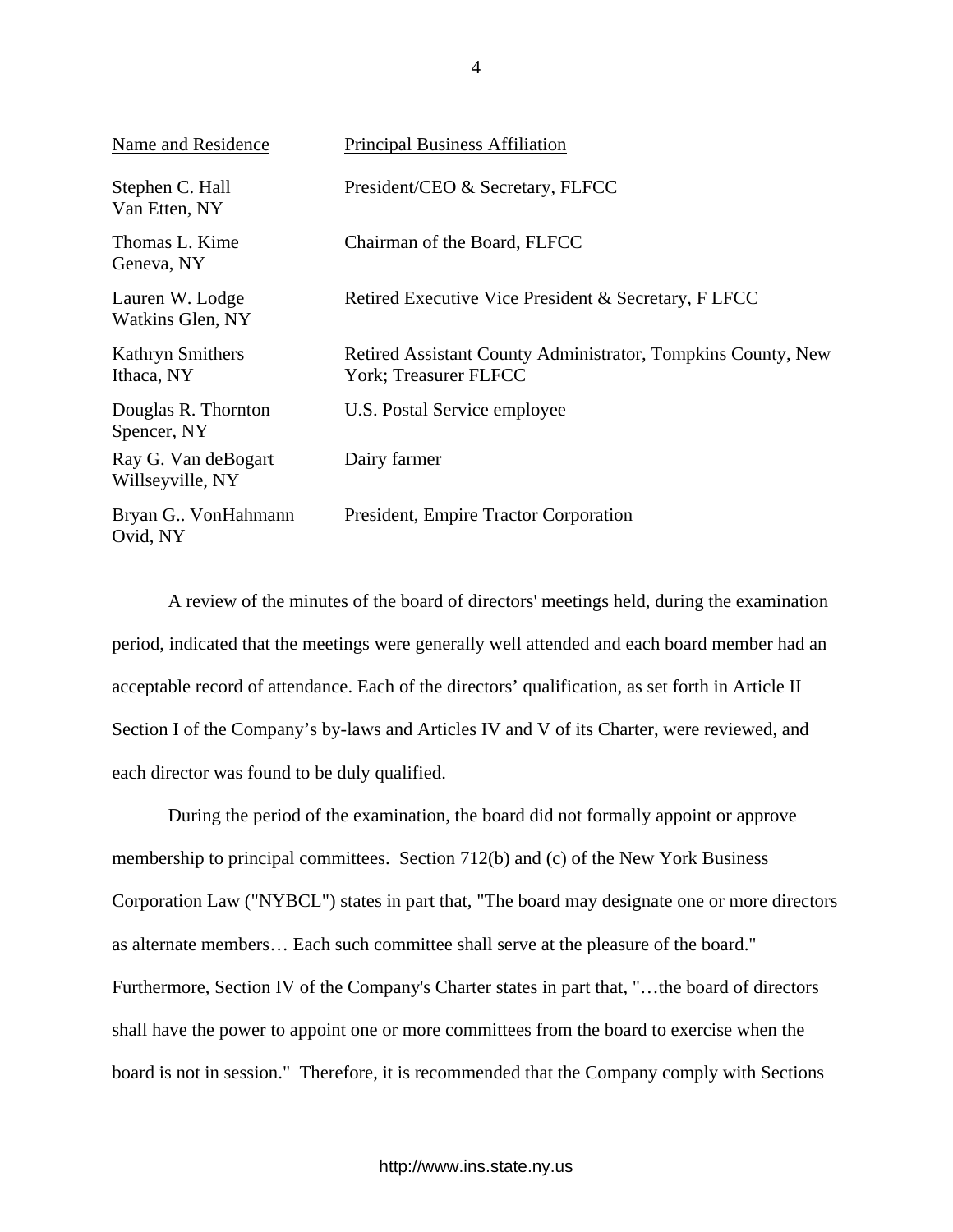<span id="page-6-0"></span>712(b) and (c) of the NYBCL and Section IV of its Charter and have board committees approved by the board of directors.

Also during the review of the minutes of committee meetings and compensation paid to directors for attending meetings, it was discovered that no minutes of proceedings of certain meetings were kept yet committee members received fees for attending those meetings. Section  $6611(a)(3)$  of the New York Insurance Law ("NYIL") states in part, "The secretary shall maintain a minute book recording the proceedings of all meetings of the corporation, its board of directors and the principal committees thereof." Therefore, it is recommended that the Company comply with Section 6611(a)(3) and maintain a minute book recording the proceedings of all board appointed committees.

As of December 31, 2004, the principal officers of the Company were as follows:

Name Title

Thomas R. Ball Vice President Kathryn Smithers Treasurer

Stephen C. Hall President/CEO & Secretary Thomas L. Kime Chairman of the Board John W. Benedict Vice Chairman of the Board

#### B. Territory and Plan of Operation

As of December 31, 2004, the Company was licensed to write business in New York

only.

As of the examination date, the Company was authorized to transact the kinds of

insurance as defined in the following numbered paragraphs of Section  $1113(a)$  of the New York

Insurance Law ("NYIL"):

Paragraph Line of Business 4 Fire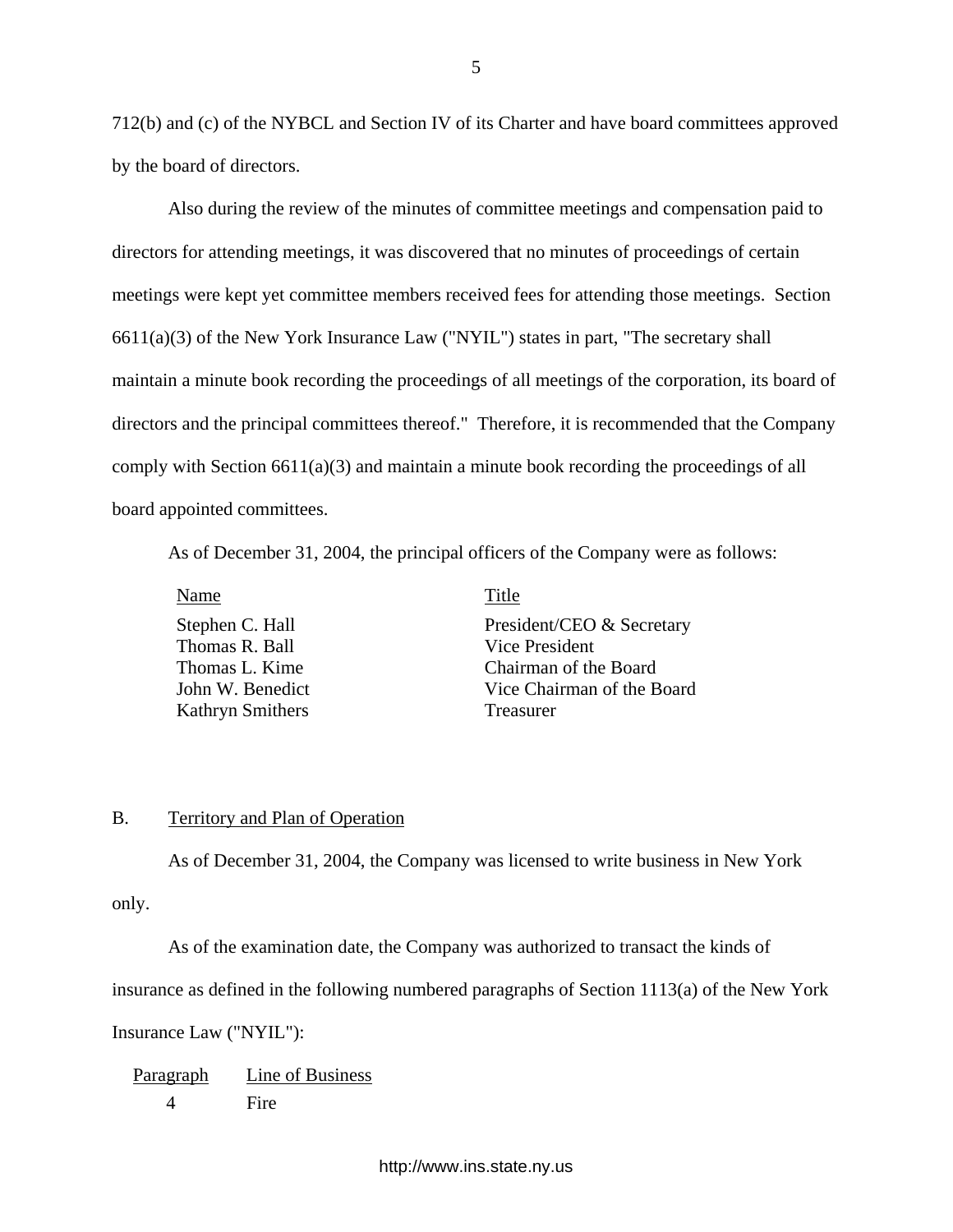<span id="page-7-0"></span>

| Paragraph | Line of Business                           |
|-----------|--------------------------------------------|
| 5         | Miscellaneous property damage              |
| 6         | Water damage                               |
| 7         | Burglary and theft                         |
| 8         | Glass                                      |
| 9         | Boiler and machinery                       |
| 12        | Collision                                  |
| 13        | Personal injury liability                  |
| 14        | Property damage liability                  |
| 19        | Motor vehicle and aircraft physical damage |
| 20        | Marine and inland marine                   |

The Company is also licensed as of December 31, 2004, to accept and cede reinsurance

as provided in Section 6606 of the NYIL

The following schedule shows the direct premiums written by the Company both in total

and in New York for the period under examination:

| Calendar Year | Direct Premiums Written(000's) |  |  |
|---------------|--------------------------------|--|--|
| 2000          | \$4,294                        |  |  |
| 2001          | 4,934                          |  |  |
| 2002          | 5,435                          |  |  |
| 2003          | 6,666                          |  |  |
| 2004          | 7,547                          |  |  |

Based on the lines of business for which the Company is licensed and pursuant to the requirements of Articles 41 and 66 of the New York Insurance Law, the Company is required to maintain a minimum surplus to policyholders in the amount of \$424,000. The company underwrites predominantly commercial multiple peril and homeowners multiple peril lines of business, which accounted for 56% and 28% respectively, of 2004 net premium writings. The company writes direct business through independent agents.

#### C. Reinsurance

The company did not assume reinsurance premiums written as of December 31, 2004.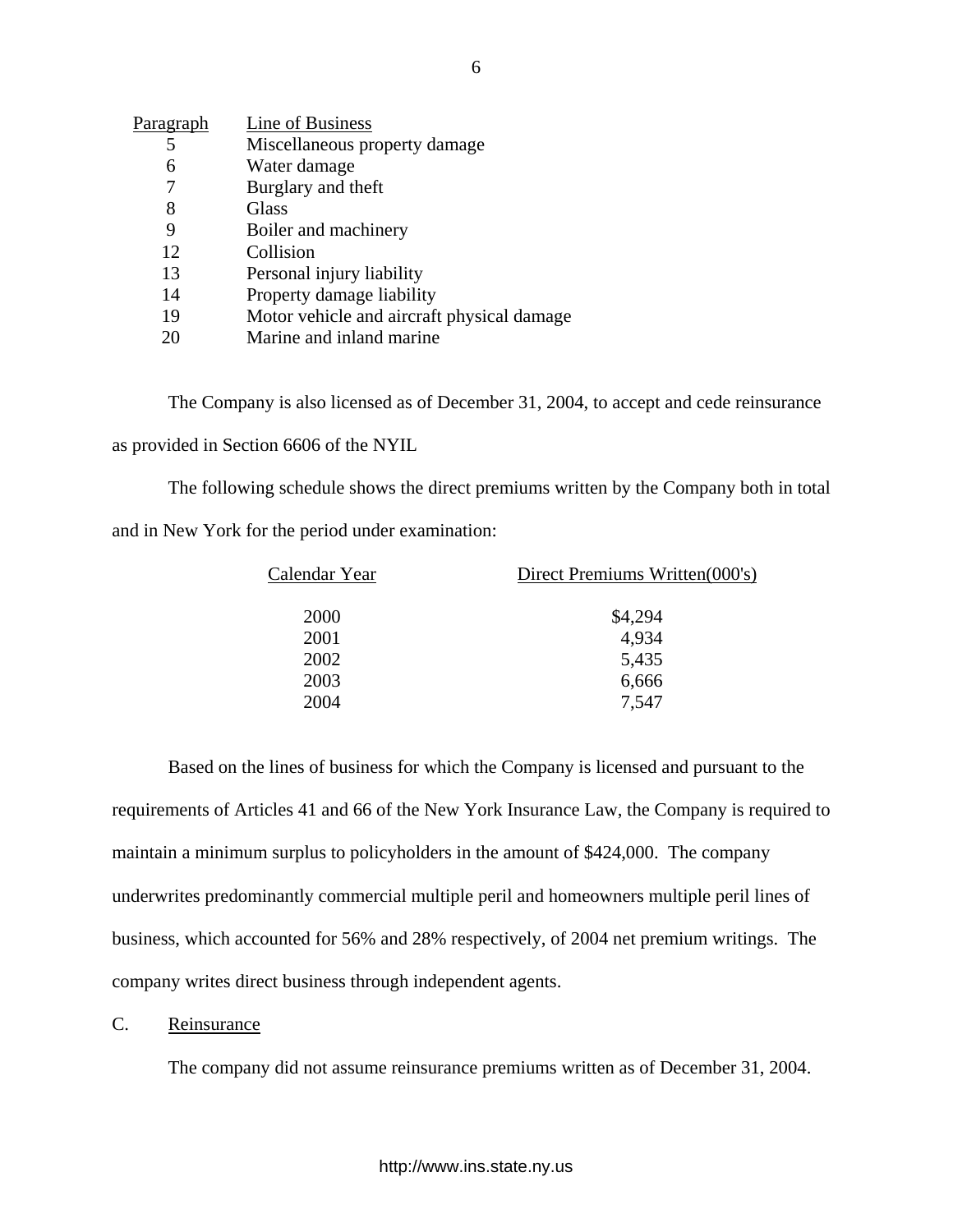The company has structured its ceded reinsurance program to limit it maximum exposure

to any one risk as follows:

| Property and Inland Marine Excess of Loss<br>$(3$ layers) | \$950,000 excess of \$50,000 ultimate loss each<br>risk, not exceeding \$300,000, \$500,000 and<br>\$1,050,000 ultimate net loss any one<br>occurrence. In addition, if a loss occurrence<br>takes place which combines property, inland<br>marine and casualty business- \$50,000 excess<br>of \$50,000 each such loss occurrence. |
|-----------------------------------------------------------|-------------------------------------------------------------------------------------------------------------------------------------------------------------------------------------------------------------------------------------------------------------------------------------------------------------------------------------|
| Casualty lines (3 layers)                                 | \$950,000 excess of \$50,000 ultimate net loss<br>occurrence. In addition, if a loss occurrence<br>takes place, which involves one or more<br>risks/insured's/policies reinsured hereunder<br>and under First, Second and Third Property<br>Excess of Loss \$50,000 excess of \$50,000<br>each such occurrence.                     |
| <b>Casualty Clash</b>                                     | \$1,000,000 excess of \$1,000,000 per loss<br>occurrence, not exceeding \$1,000,000 net loss<br>each loss occurrence.                                                                                                                                                                                                               |
| Property Catastrophe Excess of Loss(4 layers)             | 100% ultimate net loss in excess of \$250,000                                                                                                                                                                                                                                                                                       |
|                                                           | <b>First Layer Limit</b><br>\$1,250,000 excess of \$250,000 per loss<br>occurrence, not exceeding \$2,500,000 for term<br>of agreement.                                                                                                                                                                                             |
|                                                           | <b>Second Layer Limit</b><br>\$1,500,000 excess of \$1,500,000 per loss<br>occurrence, not exceeding \$3,000,000 for term<br>of agreement.                                                                                                                                                                                          |
|                                                           | Third Layer Limit<br>\$2,000,000 excess of \$3,000,000 per loss<br>occurrence, not exceeding \$4,000,000 for term<br>of agreement.                                                                                                                                                                                                  |
| <b>Boiler and Machinery</b>                               | 100% cession not exceeding \$5,000,000 any<br>one risk, subject to written agreement.                                                                                                                                                                                                                                               |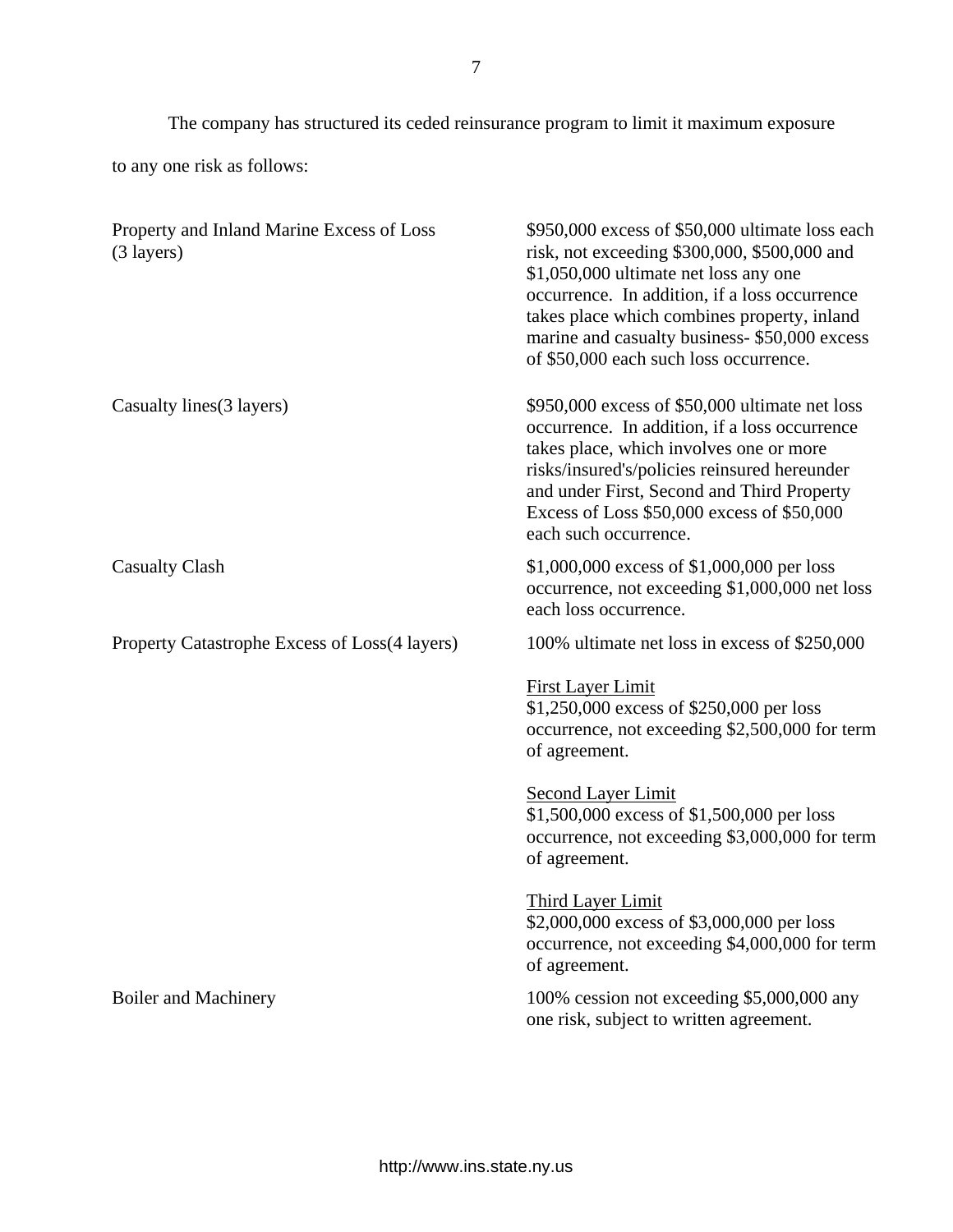Umbrella Quota Share(2 layers) 95% quota shares of \$1,000,000 ultimate net loss each and every occurrence.

> 100% quota share excess of \$1,000,000 ultimate net loss each and every occurrence and in aggregate, where applicable, not exceeding \$4,000,000 in any one loss occurrence and in aggregate, where applicable.

In addition to its treaty reinsurance program, the Company also obtained property facultative reinsurance coverage. The maximum cession for the program is \$1,000,000 each loss, each risk and \$2,000,000 plus the reinsurer's pro rata portion of loss expense for business classified as property. For liability, the maximum is \$1,000,000 ultimate net loss in any one occurrence.

Since the previous examination, the Company's retention has remained at \$50,000 on both property business and casualty business. A greater percentage of business written in 2004 was ceded to authorized company.

In 2003 and 2004, the Company ceded more than 50% of its unearned premiums. In order to comply with the provisions of Section 1308(e) (1) of the NYIL, the Company should have submitted its reinsurance agreements to the Department for review. During the course of the examination, the Company submitted such agreements to the Department. Nevertheless, it is recommended that the company comply with Section  $1308(e)(1)(A)$  of the NYIL.

All ceded reinsurance agreements in effect as of the examination date were reviewed and found to contain the required clauses, including an insolvency clause meeting the requirements of Section 1308 of the NYIL.

The examination review of the Schedule F data reported by the Company in its 2004 filed annual statement was found not to accurately reflect its reinsurance transactions. The Company ceded reinsurance to two reinsurers, but the Schedule F data reflected a cession to one reinsurer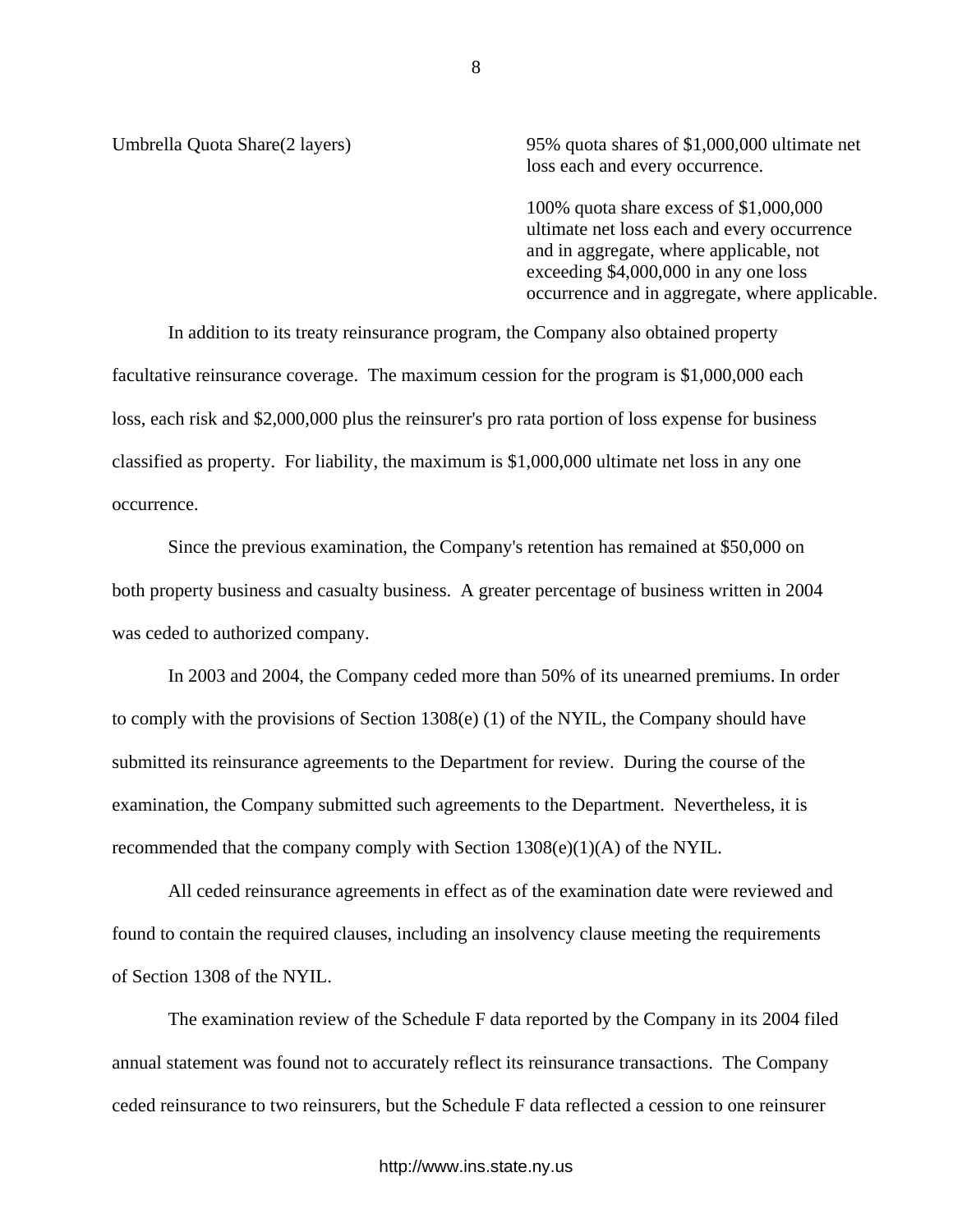<span id="page-10-0"></span>only. Consequently, it is recommended that the Company comply with the annual statement instructions and complete Schedule F with the accurate data that reflects its reinsurance transactions.

 All ceded reinsurance agreements were accounted for utilizing reinsurance accounting as set forth in paragraphs 25 and 26 of the NAIC Accounting Practices and Procedures Manual ("SSAP") No. 62.

D. Holding Company System

As of December 31, 2004, the Company was not a member of any holding company system. The Company was independent with no affiliations or pooling agreements in force at December 31, 2004.

#### E. Abandoned Property Law

Section 1316 of the New York State Abandoned Property Law provides that amounts payable to a resident of this state from a policy of insurance, if unclaimed for three years, shall be deemed abandoned property. Such abandoned property shall be reported to the comptroller on or before the first day of April each year. Such filing is required of all insurers regardless of whether or not they have any abandoned property to report. For the five years examination period, the Company filed abandoned property reports to comply with the law.

#### F. Significant Operating Ratios

The following ratios have been computed as of December 31, 2004, based upon the result

of this examination:

| Net premiums written to surplus as              | 56% |
|-------------------------------------------------|-----|
| regards policyholders                           |     |
| Liabilities to liquid assets (cash and invested | 41% |
| assets less investments in affiliates)          |     |
| Premiums in course of collection to surplus as  | 1%  |
| regards policyholders                           |     |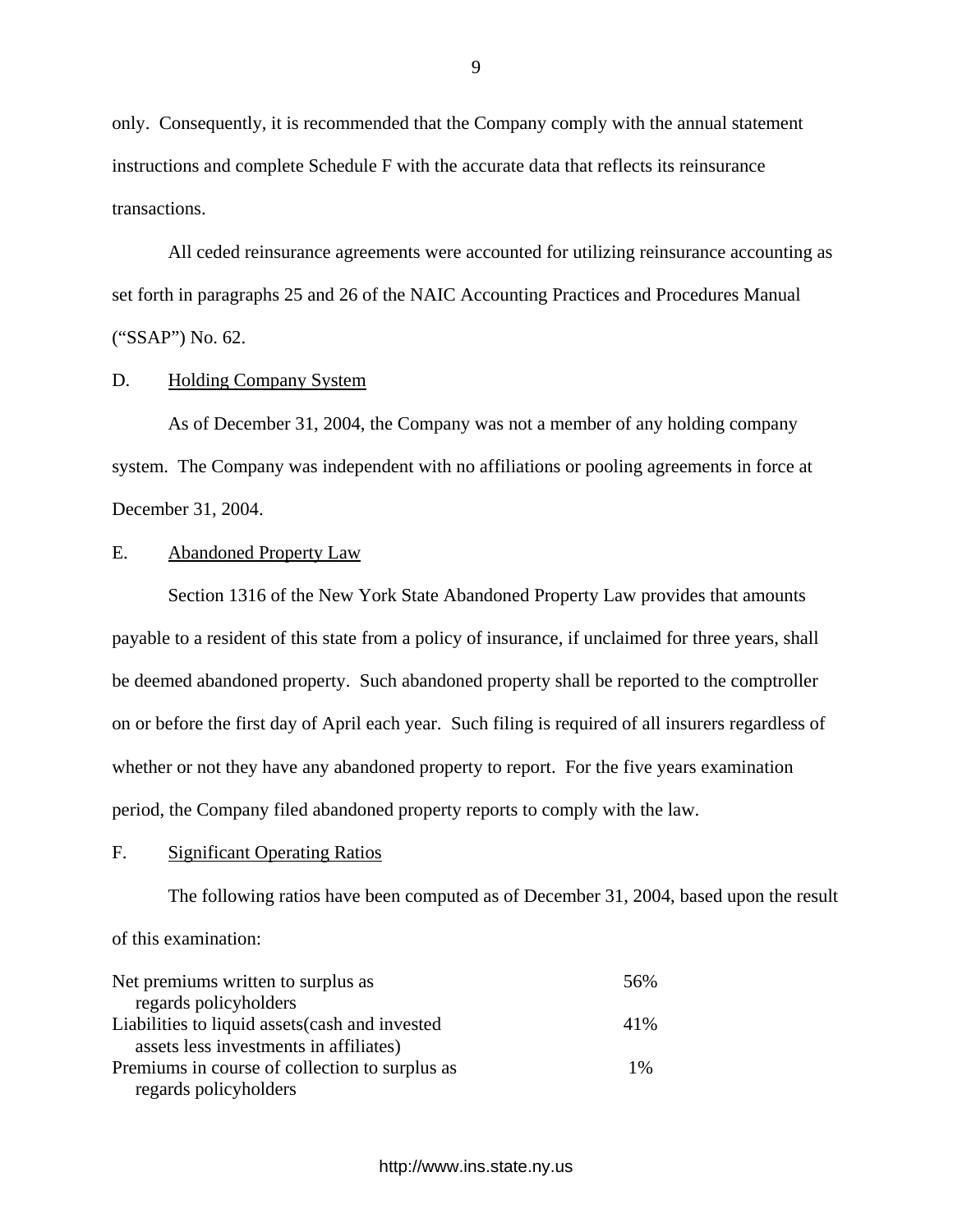All of the above ratios fall within the benchmark ranges set forth in the Insurance Regulatory Information System of the National Association of Insurance Commissioners.

The underwriting ratios presented below are on earned/incurred basis and encompass the five-year period covered by this examination:

|                                              | Amounts      | Ratios  |
|----------------------------------------------|--------------|---------|
| Losses and loss adjustment expenses incurred | \$9,560,325  | 46.38%  |
| Other underwriting expenses incurred         | 8,582,133    | 41.64%  |
| Net underwriting loss                        | 2,468,478    | 11.98%  |
| Premiums earned                              | \$20,610,936 | 100.00% |

### G. Accounts and Records

## i. Signature requirements

Section  $6611(a)(4)(C)$  of the NYIL states in part that, "All checks issued shall be signed either by two officers or one officer…" During the review of the bank confirmation and the minutes of board meetings, it was discovered that a non-officer employee was listed as a signatory on the Company's checking accounts. Consequently, it is recommended that the Company comply with Section  $6611(a)(4)(C)$  of the NYIL regarding the signature requirements on checks.

## ii. Part 109.2 of Regulation 30

The Company has been allocating salaries of its employees to the various expense groups using percentage not based on actual studies. Part 109.2 of Regulation 30 states in part that, "Where possible, the salaries of individuals or similarly employed groups shall be allocated direct to companies, expense groups and primary lines of business…" The Regulation states further that, "Such records shall be readily available for examination." Therefore, it is recommended that management establish and maintain written documentation supporting the allocation of salaries to the major expense groups in accordance with Regulation 30 and make such documentation readily available for examination.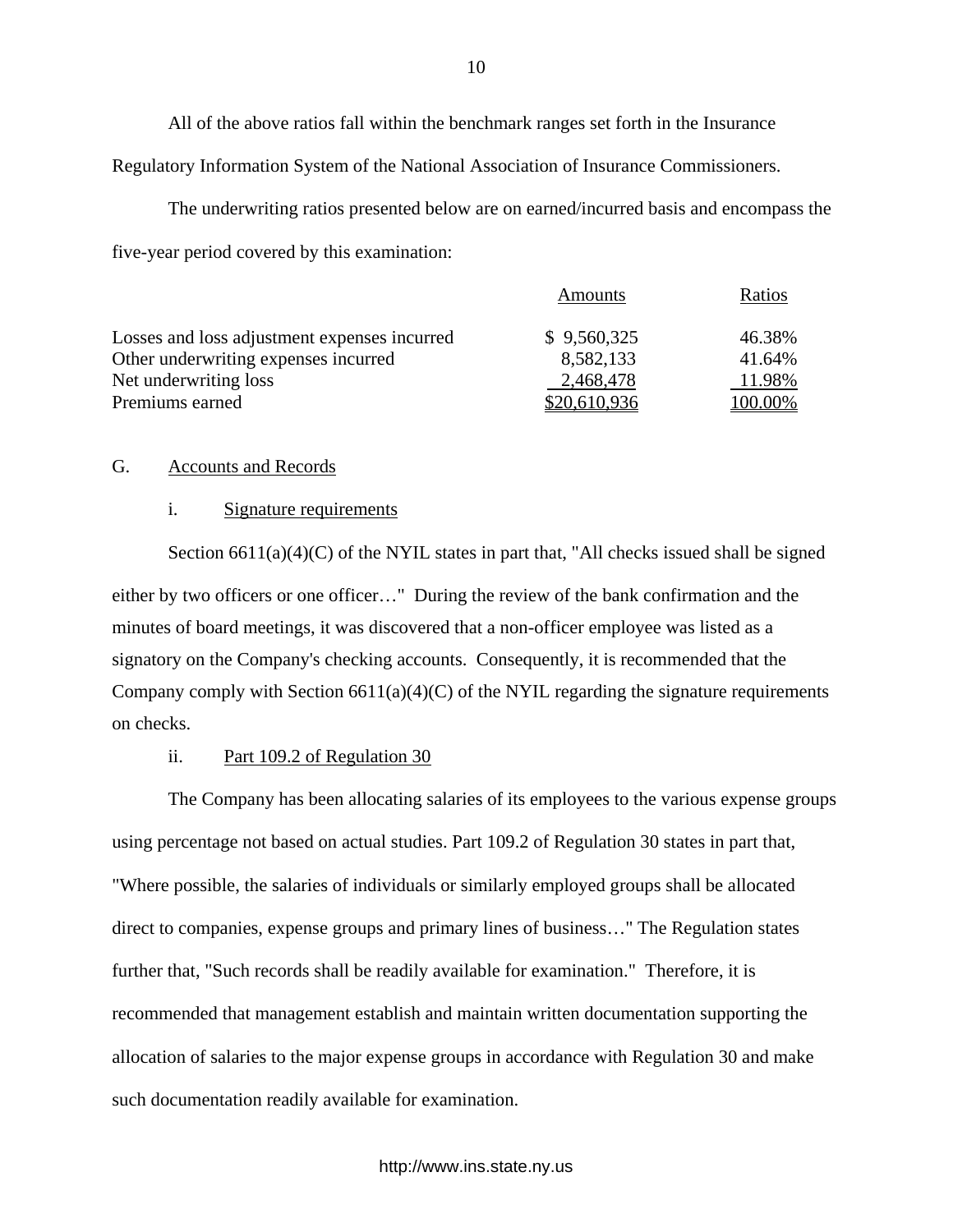# 3. FINANCIAL STATEMENTS

## <span id="page-12-0"></span>A. Balance Sheet

The following shows the assets, liabilities and surplus as regards policyholders as of December 31, 2004, as determined by this examination and as reported by the Company:

| <b>Assets</b>                                                                                 | Assets       | Examination<br><b>Assets Not</b><br>Admitted | <b>Net</b><br>Admitted<br>Assets |
|-----------------------------------------------------------------------------------------------|--------------|----------------------------------------------|----------------------------------|
| <b>Bonds</b>                                                                                  | \$10,414,369 | \$<br>$\theta$                               | \$10,414,369                     |
| Preferred stocks                                                                              | 386,092      | $\theta$                                     | 386,092                          |
| Common stocks                                                                                 | 3,444,394    | $\boldsymbol{0}$                             | 3,444,394                        |
| Properties occupied by the Company                                                            | 329,742      | $\overline{0}$                               | 329,742                          |
| Cash, cash equivalents and short-term<br>Investments                                          | 450,958      | $\boldsymbol{0}$                             | 450,958                          |
| Subtotals, cash and invested assets                                                           | \$15,025,555 | \$<br>$\boldsymbol{0}$                       | \$15,025,555                     |
| Investment income due and accrued                                                             | 113,596      | $\overline{0}$                               | 113,596                          |
| Uncollected premiums and agents' balances in<br>the course of collection                      | 146,109      | 11,309                                       | 134,800                          |
| Deferred premiums, agents' balances and install-<br>ments booked but deferred and not yet due | 1,370,964    | $\overline{0}$                               | 1,370,964                        |
| Accounts recoverable from reinsurers                                                          | 148,168      | $\overline{0}$                               | 148,168                          |
| Net deferred tax asset                                                                        | 163,000      | $\overline{0}$                               | 163,000                          |
| Furniture and equipment, including health care<br>delivery assets                             | 62,486       | 62,486                                       | $\theta$                         |
| Aggregate write-ins for other than invested assets                                            | 252,782      | $\overline{0}$                               | 252,782                          |
| Totals                                                                                        | \$17,282,660 | \$73,795                                     | \$17,208,865                     |

11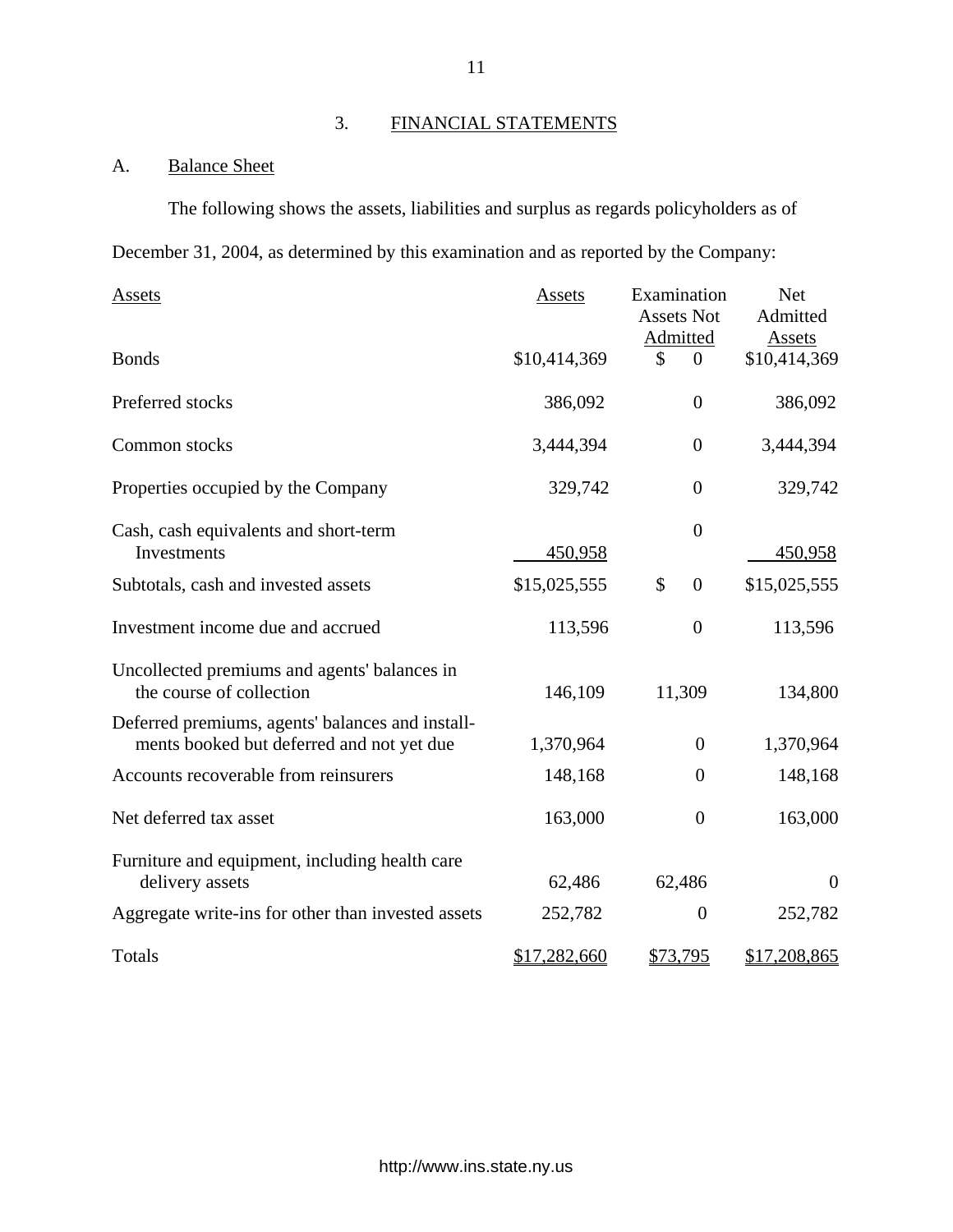## Liabilities, surplus and other funds

| Losses and loss adjustment expenses                                                                                             |           | \$2,181,775        |
|---------------------------------------------------------------------------------------------------------------------------------|-----------|--------------------|
| Commissions payable, contingent commissions and other similar<br>charges<br>Other expenses (excluding taxes, licenses and fees) |           | 622,281<br>316,463 |
| Current federal and foreign income taxes                                                                                        |           | 250,000            |
| Unearned premiums                                                                                                               |           | 3,957,582          |
| Advance premiums                                                                                                                |           | 91,070             |
| Ceded reinsurance premiums payable (net of ceding commissions)                                                                  |           | 89,756             |
| Amounts withheld or retained by company for account of others                                                                   |           | 2,603              |
| <b>Total liabilities</b>                                                                                                        |           | \$7,511,530        |
| Aggregate write-ins for special surplus funds                                                                                   | 424,000   |                    |
| Unassigned funds (surplus)                                                                                                      | 9,273,335 |                    |
| Surplus as regards policyholders                                                                                                |           | \$9,697,335        |
| Totals                                                                                                                          |           | \$17,208,865       |

Note: The Internal Revenue Service has not yet begun to audit tax returns covering tax years 2000 through 2004. The examiner is unaware of any potential exposure of the Company to any tax assessment and no liability has been established herein relative to such contingency.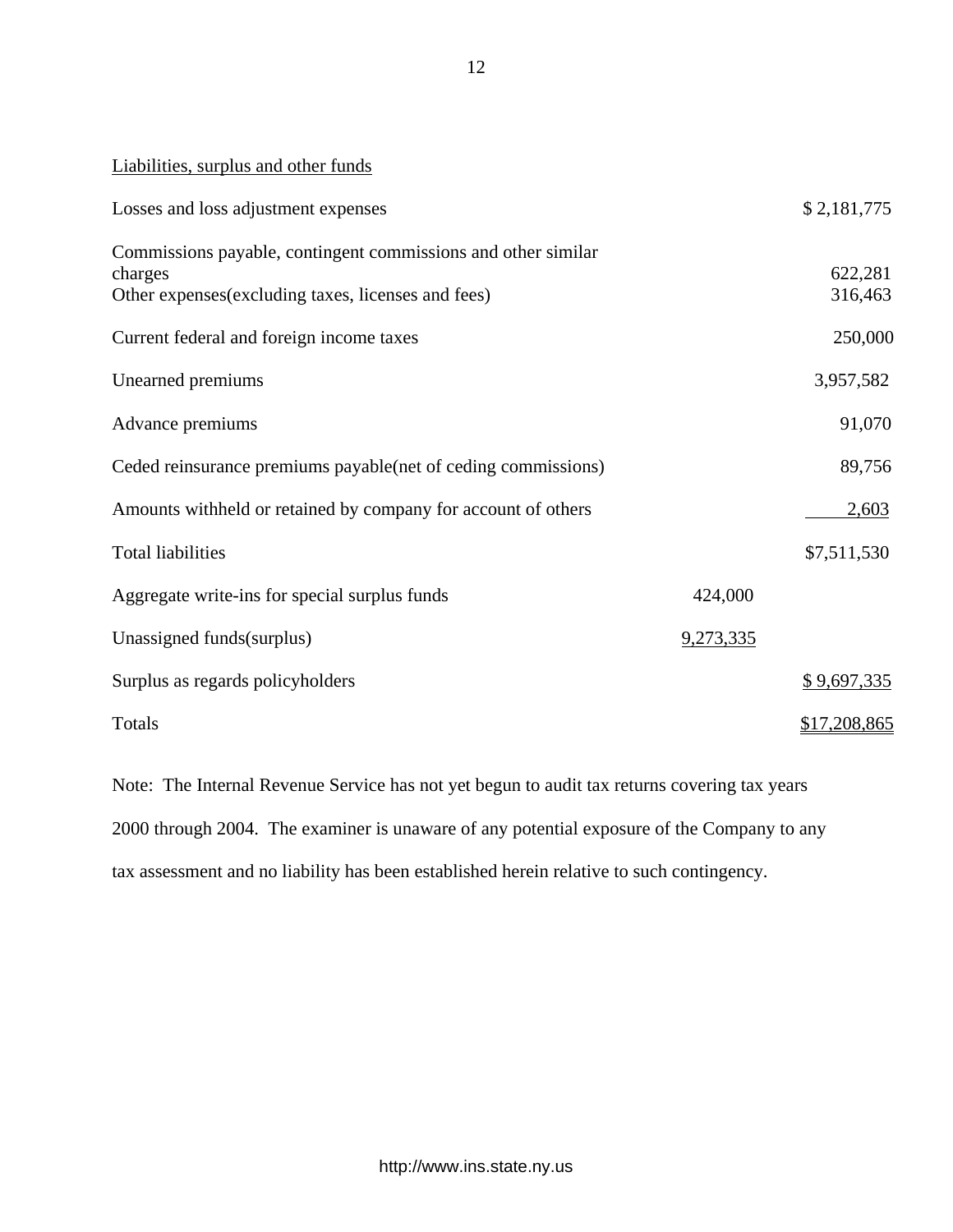# B. Underwriting and Investment Exhibit

Surplus as regards policyholders increased \$3,547,954 during the five-year examination

period, January 1, 2000 through December 31, 2004, detailed as follows:

| Underwriting Income                                                                                                                                                     |                                  |                                 |
|-------------------------------------------------------------------------------------------------------------------------------------------------------------------------|----------------------------------|---------------------------------|
| Premiums earned                                                                                                                                                         |                                  | \$20,610,936                    |
| Deductions:<br>Losses incurred and loss adjustment expenses incurred<br>Other underwriting expenses incurred                                                            | \$9,560,325<br>8,582,133         |                                 |
| Total underwriting deductions                                                                                                                                           |                                  | 18, 142, 458                    |
| Net underwriting gain or (loss)                                                                                                                                         |                                  | \$2,468,478                     |
| <b>Investment Income</b><br>Net investment income earned<br>Net realized capital gain<br>Net investment gain or (loss)                                                  | \$2,378,513<br>(247, 299)        | \$2,131,214                     |
| Other Income                                                                                                                                                            |                                  |                                 |
| Net gain or (loss) from agents' or premium balances charged off<br>Finance and service charges not included in premiums<br>Aggregate write-ins for miscellaneous income | \$<br>6,567<br>243,472<br>56,864 |                                 |
| Total other income                                                                                                                                                      |                                  | \$306,903                       |
| Net income before dividends to policyholders and before federal<br>and foreign income taxes                                                                             |                                  | \$4,906,595                     |
| Net income after dividends to policyholders but before federal<br>And foreign income taxes                                                                              |                                  | \$4,906,595                     |
| Federal and foreign income taxes incurred<br>Net income                                                                                                                 |                                  | <u>1,661,791</u><br>\$3,244,804 |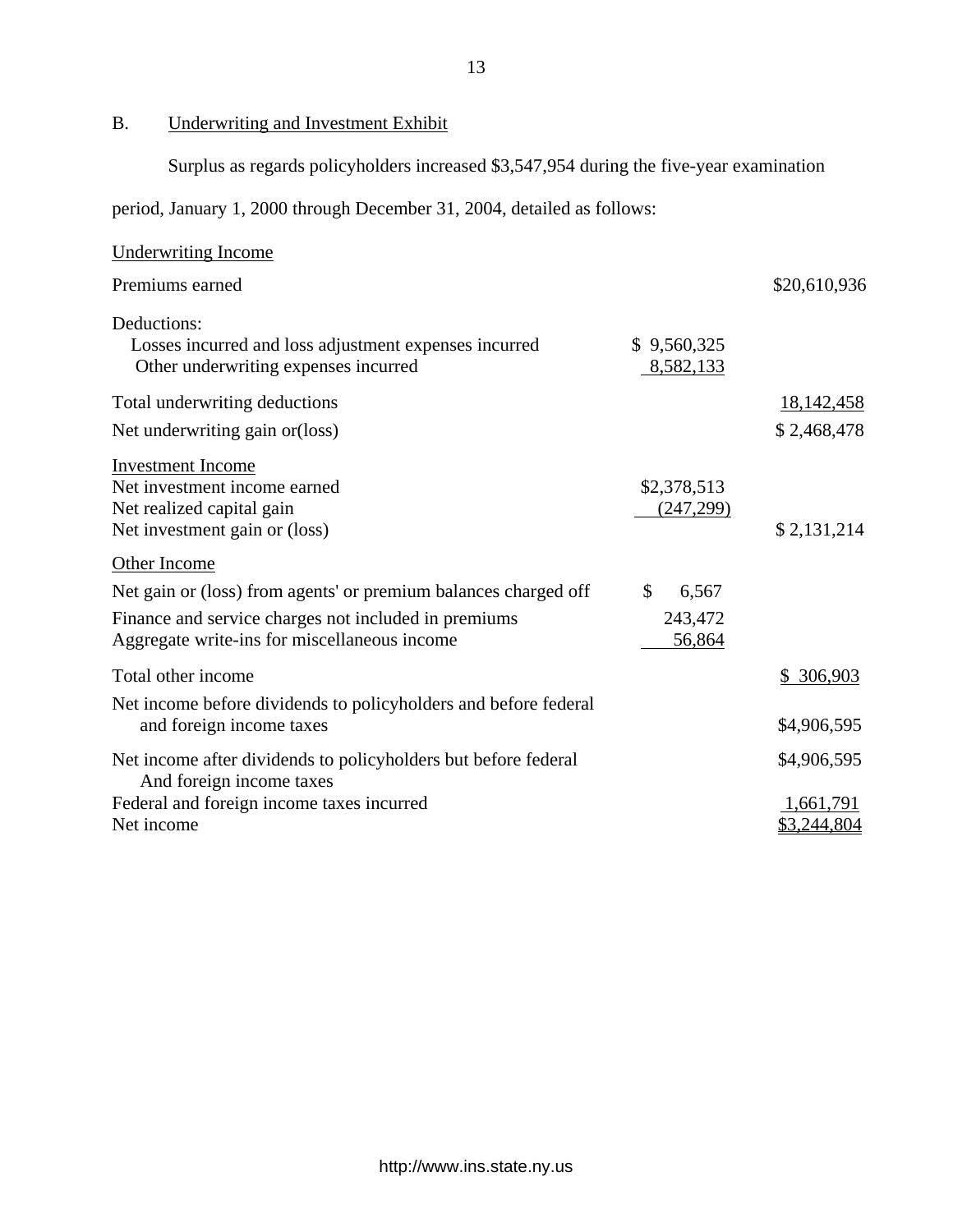## Capital and Surplus

| Surplus as regards policyholders per report on<br>examination as of December 31, 1999 |                     |                             | \$6,149,386 |
|---------------------------------------------------------------------------------------|---------------------|-----------------------------|-------------|
|                                                                                       | Gains in<br>Surplus | Losses in<br><b>Surplus</b> |             |
| Net income                                                                            | \$3,244,804         |                             |             |
| Net unrealized capital gains or (losses)                                              | 136,983             |                             |             |
| Change in net unrealized foreign exchange capital<br>$gain(\text{loss})$              |                     | \$79,000                    |             |
| Change in net deferred income tax                                                     |                     | \$19,838                    |             |
| Cumulative effect of changes in accounting principles                                 | \$265,000           |                             |             |
| Net increase (decrease) in surplus                                                    |                     |                             | \$3,547,949 |
| Surplus as regards policyholders per report on<br>examination as of December 31, 2004 |                     |                             | \$9,697,335 |

## 4. LOSSES AND LOSS ADJUSTMENT EXPENSES

The examination liability for the captioned items of \$2,181,775 is the same as reported by the Company as of December 31, 2004. The examination analysis was conducted in accordance with generally accepted actuarial principles and was based on statistical information contained in the Company's internal records and in its filed annual statements.

## 5. MARKET CONDUCT ACTIVITIES

In the course of this examination, a review was made of the manner in which the Company conducts its business and fulfills it contractual obligations to policyholders and claimants. The review was general in nature and is not to be construed to encompass the more precise scope of a market conduct investigation, which is the responsibility of the Market Conduct Unit of the Property Bureau of this Department.

The general review was directed at practices of the Company in the following areas: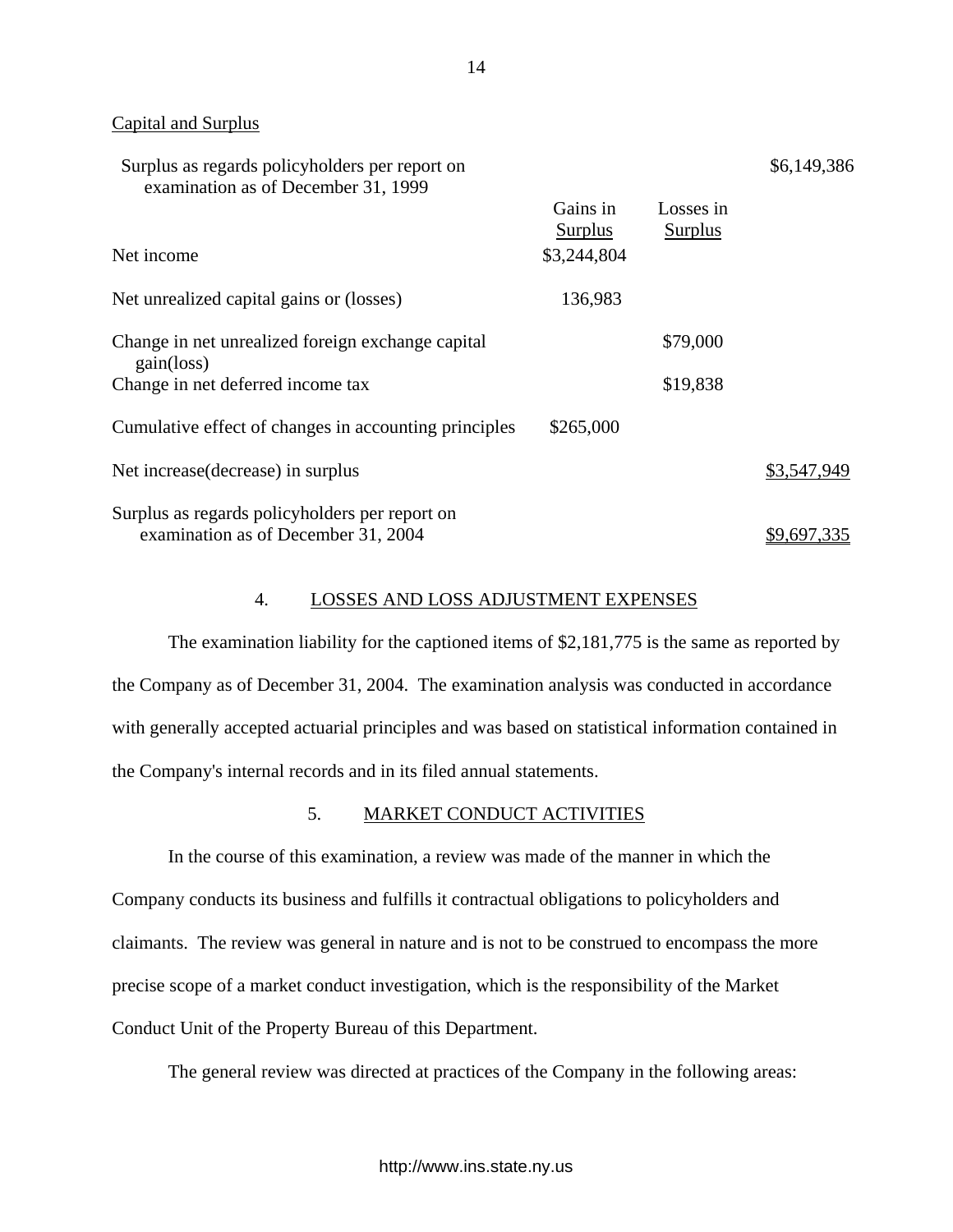- <span id="page-16-0"></span>B. Underwriting
- C. Rating
- D. Claims and complaint handling

No unfair practices were encountered.

## 6. COMPLIANCE WITH PRIOR REPORT ON EXAMINATION

The prior report on examination contained two recommendations as follows (page

numbers refer to the prior report):

## ITEM PAGE

NO.

| A.        | It was recommended that the Company prepare Schedule P in accordance<br>with the NAIC annual statement instructions and accurately fill out all parts<br>of Schedule P in all future financial statements submitted to this Department |   |  |
|-----------|----------------------------------------------------------------------------------------------------------------------------------------------------------------------------------------------------------------------------------------|---|--|
|           | The Company has complied with this recommendation.                                                                                                                                                                                     |   |  |
| <b>B.</b> | It was recommended that the Company comply with Section 1411(c) and<br>lower the pledged amount to within the stated limitation.                                                                                                       | 9 |  |

The Company has complied with this recommendation.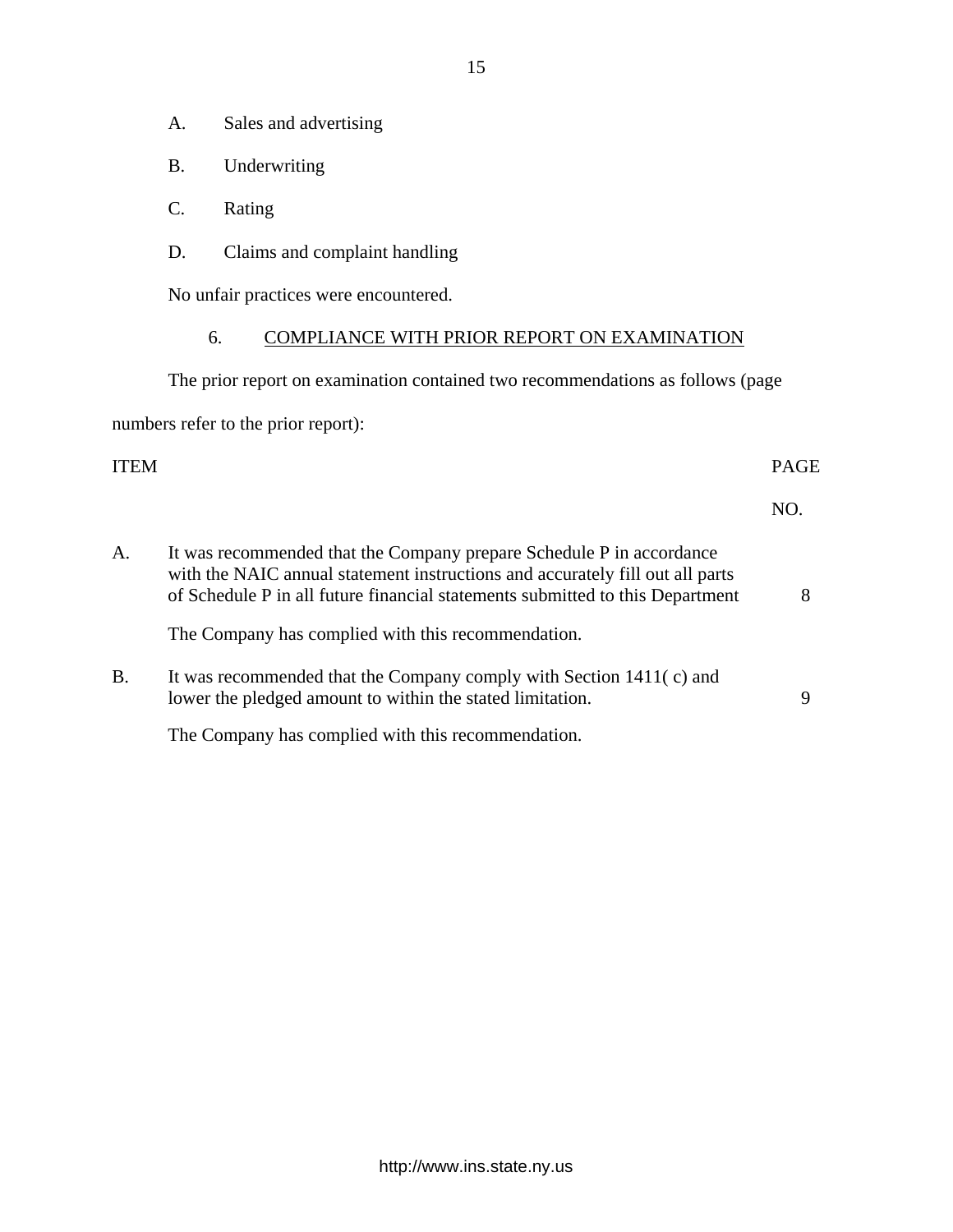|    | <b>ITEM</b> |                                                                                                                                                                                                                                                           | PAGE NO.  |
|----|-------------|-----------------------------------------------------------------------------------------------------------------------------------------------------------------------------------------------------------------------------------------------------------|-----------|
| A. |             | Management                                                                                                                                                                                                                                                |           |
|    | i.          | It is recommended that the Company comply with Sections 712(b) and<br>(c) of the NYBCL and Section IV of its Charter and have board<br>committees approved by its board of directors.                                                                     | $4 - 5$   |
|    | ii.         | It is recommended that the Company comply with Section 6611<br>$(a)(3)$ and maintain a minute book recording the proceedings of all<br>board appointed committees.                                                                                        | 5         |
| B. |             | Reinsurance                                                                                                                                                                                                                                               |           |
|    | i.          | It is recommended that the company comply with Section<br>$1308(e)(1)(A)$ of the NYIL.                                                                                                                                                                    | 8         |
|    | ii.         | It is recommended that the Company comply with the annual<br>statement instructions and complete Schedule F with the accurate data<br>that reflects its reinsurance transactions.                                                                         | 9         |
| Ċ. |             | <b>Accounts and Records</b>                                                                                                                                                                                                                               |           |
|    | i.          | It is recommended that the Company comply with Section<br>$6611(a)(4)(C)$ of the NYIL regarding the signature requirements on<br>checks.                                                                                                                  | 10        |
|    | ii.         | It is recommended that management establish and maintain written<br>documentation supporting the allocation of salaries to the major<br>expense groups in accordance with Regulation 30 and make such<br>documentation readily available for examination. | $10 - 11$ |

7. SUMMARY OF COMMENTS AND RECOMMENDATIONS

A.

B.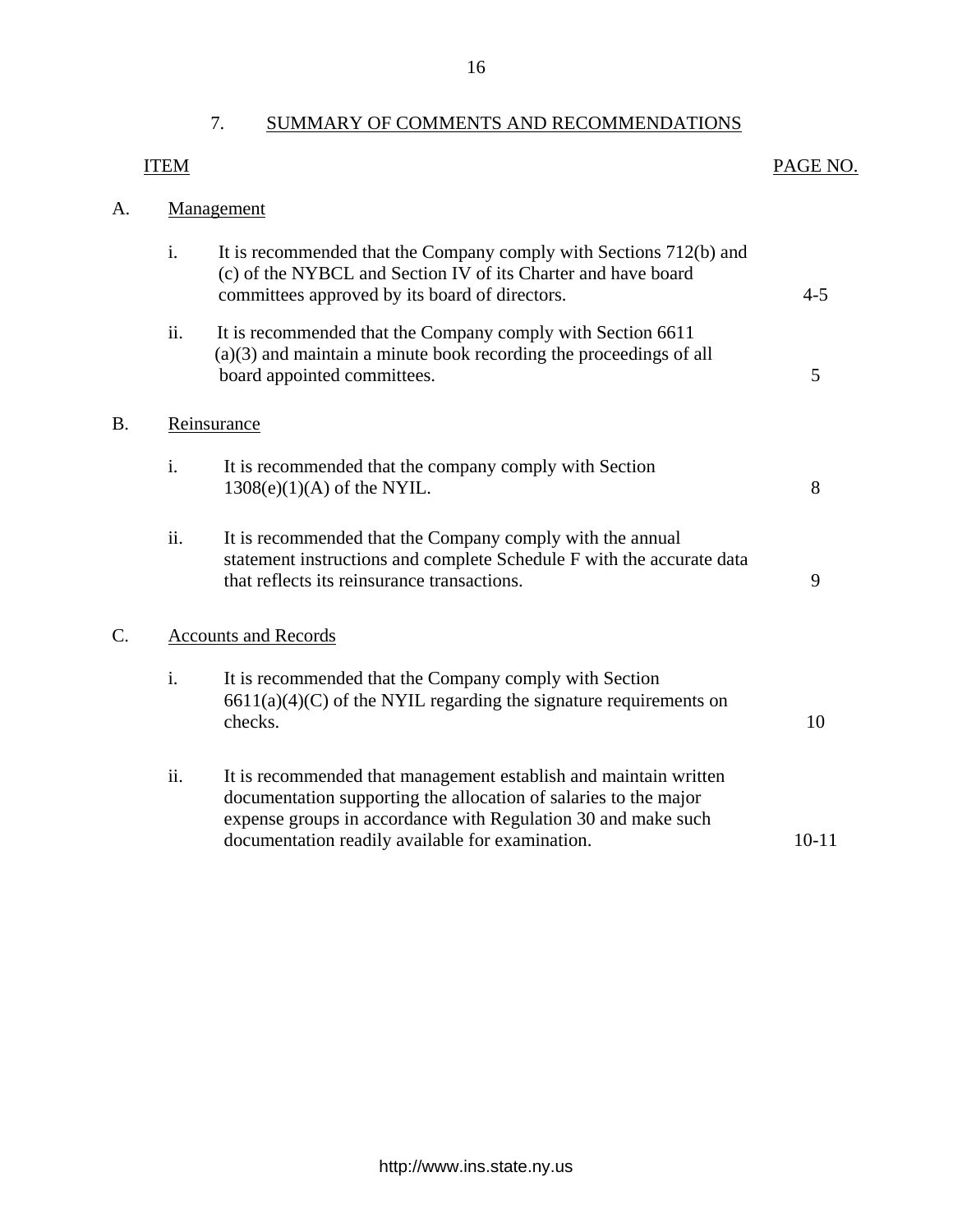Nyantakyi Senior Insurance Examiner

STATE OF NEW YORK) )SS. ) COUNTY OF ALBANY )

 $\lambda$ 

NY ANT AKYI AKUOKO, being duly sworn, deposes and says that the foregoing report submitted is true to the best of his knowledge and belief.

Nygntakyi A kuoko

Subscribed and sworn to before me

this  $\frac{247h}{3}$  of February 2006

**DIANNE M.** BURKE **Notary Public, State of New York Qualified in Albany County<br>
<b>No.01BU5076509**<br> **Commission Expires April 21, 20.Q**